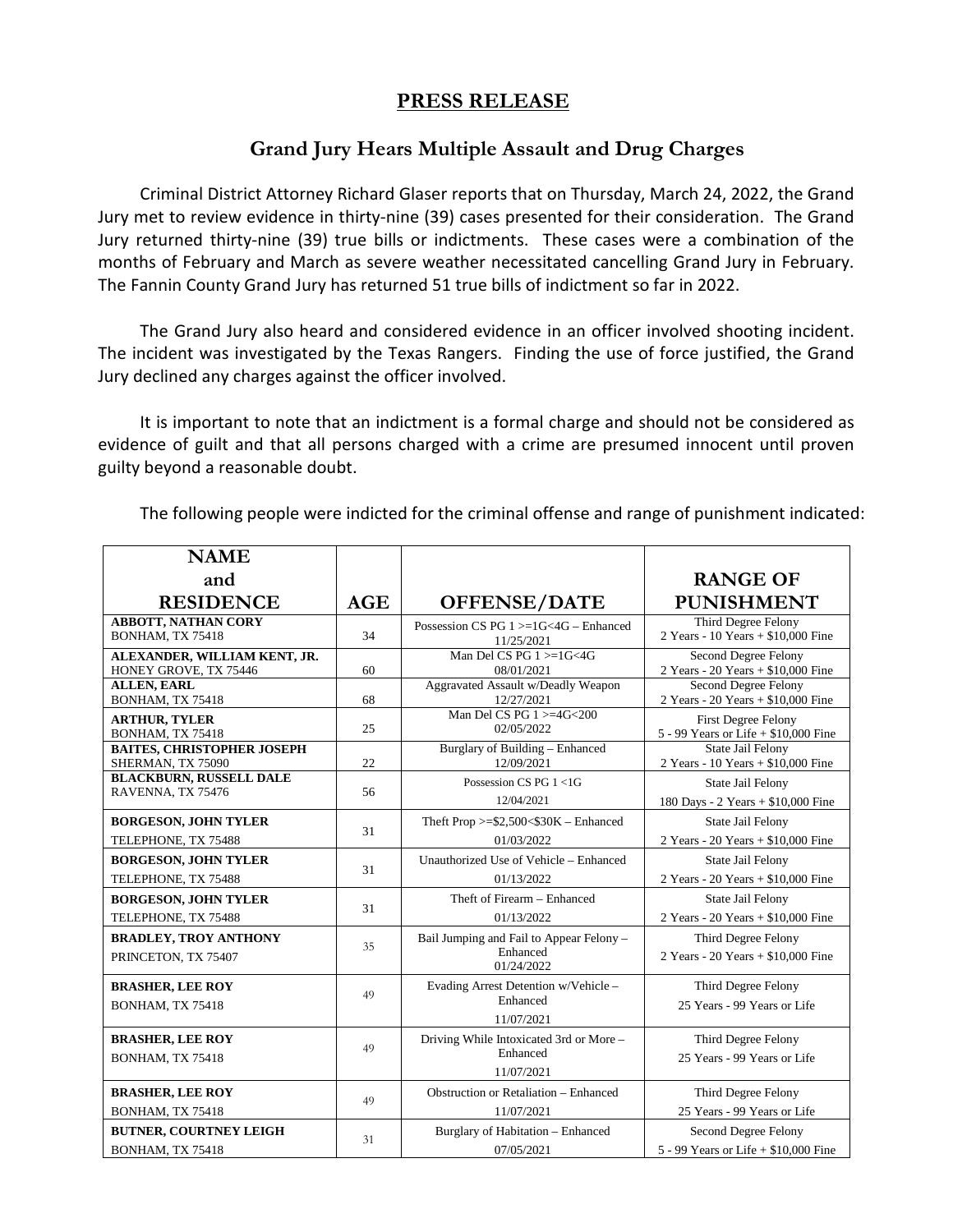| <b>NAME</b>                                        |            |                                               |                                                            |
|----------------------------------------------------|------------|-----------------------------------------------|------------------------------------------------------------|
| and                                                |            |                                               | <b>RANGE OF</b>                                            |
| <b>RESIDENCE</b>                                   | <b>AGE</b> | <b>OFFENSE/DATE</b>                           | <b>PUNISHMENT</b>                                          |
| <b>BUTNER, COURTNEY LEIGH</b>                      |            | Unauthorized Use of Vehicle - Enhanced        | State Jail Felony                                          |
| BONHAM, TX 75418                                   | 31         | 07/05/2021                                    | 2 Years - 20 Years + \$10,000 Fine                         |
| <b>COOPER, DAVEY LYNN</b>                          |            | Assault Family/Household Member               | Third Degree Felony                                        |
| BONHAM, TX 75418                                   | 41         | w/Previous Conviction                         | 2 Years - 10 Years + \$10,000 Fine                         |
|                                                    |            | 08/15/2021<br>Murder - Enhanced               |                                                            |
| <b>CUBA, JUSTIN MARQUIWIS</b>                      | 33         | 08/02/2021                                    | First Degree Felony                                        |
| SHERMNA, TX 75090                                  |            | <b>Assault Public Servant</b>                 | 15 Years - 99 Years + \$10,000 Fine                        |
| <b>DIXON, JUSTIN LINN</b><br>BONHAM, TX 75418      | 30         | 12/28/2021                                    | Third Degree Felony<br>2 Years - 10 Years + \$10,000 Fine  |
| <b>DIXON, JUSTIN LINN</b>                          |            | Assault Int/Reck Breath/Circulation Family    | Second Degree Felony                                       |
| BONHAM, TX 75418                                   | 30         | Member Previous IAT                           | 2 Years - 20 Years + \$10,000 Fine                         |
|                                                    |            | 02/18/2022<br>Assault Family/Household Member |                                                            |
| DIXON, JUSTIN LINN                                 | 30         | w/Previous Conviction                         | Third Degree Felony                                        |
| BONHAM, TX 75418                                   |            | 02/18/2022                                    | 2 Years - 10 Years + \$10,000 Fine                         |
| <b>DIXON, KENNETH</b>                              |            | Assault Public Servant - Enhanced             | Third Degree Felony                                        |
| <b>TDCJ</b>                                        | 34         | 04/05/2021                                    | 2 Years - 20 Years + \$10,000 Fine                         |
| <b>DUNHAM, HELEN MARIE</b>                         | 32         | Possession CS $PG 1 < 1G$                     | State Jail Felony                                          |
| <b>PARIS, TX 75460</b>                             |            | 07/04/2021                                    | 180 Days - 2 Years + \$10,000 Fine                         |
| <b>FORD, GENEVA MARIE</b>                          | 28         | Possession CS PG 1>=4G<200G                   | Second Degree Felony                                       |
| GATESVILLE, TX 76528                               |            | 01/10/2022                                    | 2 Years - 20 Years + \$10,000 Fine                         |
| <b>FORD, GENEVA MARIE</b>                          | 28         | Possession CS PG 1 >=4G<200G<br>02/08/2022    | Second Degree Felony<br>2 Years - 20 Years + \$10,000 Fine |
| GATESVILLE, TX 76528<br><b>GEE, DYLAN WAYNE</b>    |            | Continuance Violence Against the Family -     | Third Degree Felony                                        |
| BONHAM, TX 75418                                   | 30         | Enhanced                                      | 2 Years - 20 Years + \$10,000 Fine                         |
|                                                    |            | 04/25/2021                                    |                                                            |
| <b>GRAY, DILLON DEAN</b>                           | 29         | Burglary of Building - Enhanced               | Stare Jail Felony                                          |
| GAINSVILLE, TX 76240                               |            | 12/18/2021                                    | 2 Years - 10 Years + \$10,000 Fine                         |
| <b>GREEN, STEPHEN HORRIST</b>                      | 44         | Possession CS PG 1 >=4G<200G DFZ-<br>Enhanced | Second Degree Felony                                       |
| BONHAM, TX 75418                                   |            | 02/07/2022                                    | $30 - 99$ Years or Life + \$20,000 Fine                    |
| HOKANSON, MICHAEL JASON                            |            | Aggravated Assault w/Deadly Weapon            | Second Degree Felony                                       |
| SAVOY, TX 75479                                    | 37         | 12/27/2021                                    | 2 Years - 20 Years + \$10,000 Fine                         |
| <b>LOPEZ-RIVERA, JOSE DAVID</b>                    | 30         | <b>Burglary of Habitation</b>                 | Second Degree Felony                                       |
| BONHAM, TX 75418                                   |            | 01/22/2022                                    | 2 Years - 20 Years + \$10,000 Fine                         |
| NICHOLS, JASON BLUE                                | 43         | Sex Offenders Duty to Register                | Third Degree Felony                                        |
| WHITNEY, TX 76692                                  |            | Life/Annually - Enhanced<br>08/25/2021        | 25 Years - 99 Years or Life                                |
| REEVES, JESSICA RAE-MARIE                          |            | Theft Property $>=$ \$2,500 $<$ \$30K         | State Jail Felony                                          |
| DENISON, TX 75020                                  | 28         | 09/19/2021                                    | 180 Days - 2 Years + \$10,000 Fine                         |
| <b>RODRIGUEZ, JOSHUA MIGUEL</b>                    |            | Possession CS PG 1 <1G - Enhanced             | State Jail Felony                                          |
| GARLAND, TX 75040                                  | 31         | 12/18/2021                                    | 2 Years - 20 Years + \$10,000 Fine                         |
| ROSKOWSKE, DAVID MARION                            |            | Driving While Intoxicated 3rd or More -       | Third Degree Felony                                        |
| BONHAM, TX 75418                                   | 62         | Enhanced                                      | 2 Years - 20 Years + \$10,000 Fine                         |
|                                                    |            | 10/15/2021<br><b>Assault Public Servant</b>   |                                                            |
| <b>SIMPSON, DEREK JAMES</b><br>GALVESTON, TX 77555 | 34         | 08/16/2021                                    | Third Degree Felony<br>2 Years - 10 Years + \$10,000 Fine  |
| <b>SISNEY, JEFF ONOFRE</b>                         |            | <b>Assault Public Servant</b>                 | Third Degree Felony                                        |
| TDCJ                                               | 33         | 04/20/2021                                    | 2 Years - 10 Years + \$10,000 Fine                         |
| <b>SKOGEN, JOHN LEE</b>                            |            | Driving While Intoxicated 3rd or More         | Third Degree Felony                                        |
| BONHAM, TX 75418                                   | 67         | 01/08/2022                                    | 2 Years - 10 Years + \$10,000 Fine                         |
| STEPAOVICH, SARA ELIZABETH                         |            | Possession CS PG 1/1-b >=4G<200G              | Second Degree Felony                                       |
| PEORIA, AZ 85383                                   | 44         | 11/13/2021                                    | 2 Years - 20 Years + $$10,000$ Fine                        |